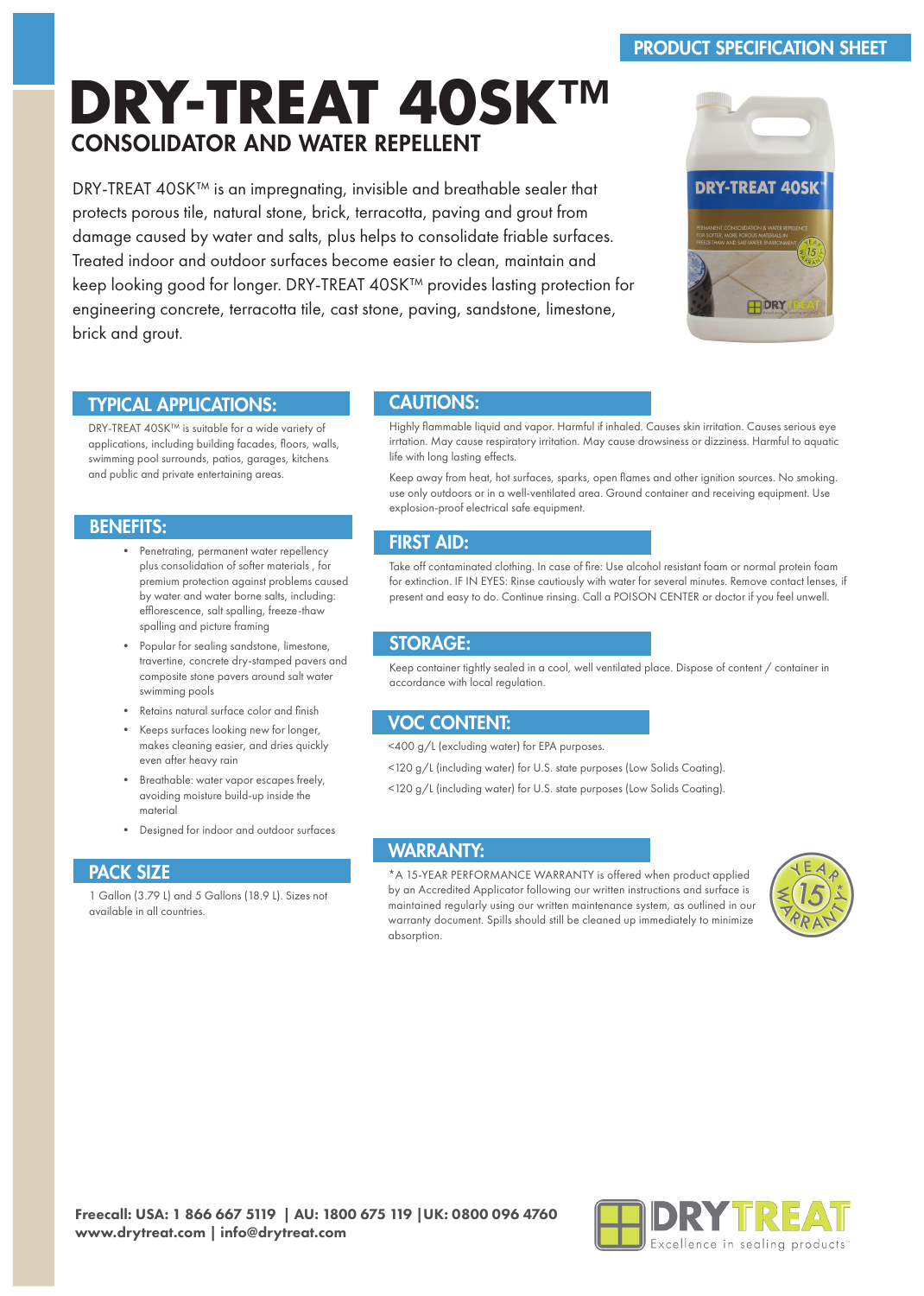### HOW TO USE:

- 1. ALWAYS TEST PRODUCT ON A SMALL AREA FIRST and allow a 24 hour cure time to determine the ease of application and desired results.
- 2. Ensure surfaces to be treated are dry, clean and free of residues.
- 3. Product is to be applied without thinning.
- 4. Generously saturate the surface with product using a low-pressure hand spray, a clean brush, or similar. Surface should have a mirror-like "wet" look for 3-5 seconds. Avoid contact with surrounding areas.
- 5. After 10 minutes, repeat Step 4. Total application rate is approximately one litre per 0.5 to four sq. metres (5 to 40 sq. feet per quart) depending on absorption.
- 6. Allow 10 minutes for product to penetrate surface then polish surface with a clean white dry cloth to remove excess product. Do not allow excess product to dry on the surface.
- 7. Clean equipment with organic solvent e.g. methylated spirits.
- 8. Sealer will not prevent surface etching, scuff marks or wear and may lighten or darken some surfaces. It is recommended that for sandstone or limestone in a salt water environment (e.g. a pool coping) the entire coping should be dipped sealed with DRY-TREAT 40SK™ and a 14 day cure time allowed before the stone is put into service. Please note that the underside of the treated stone will become repellent and a special adhesive such as Davco SE-7 mixed with Davelastic or, Bostik Landscape Adhesive is recommended to fix the stone.

## ADVANCED APPLICATION GUIDELINES

#### 1. TESTING DRY-TREAT 40SK™.

DRY-TREAT 40SK™ must be allowed to cure for at least 3 weeks (and ideally 4 weeks) before undertaking water repellency, depth of penetration and strength testing.

#### Achieving optimum water repellency and consolidation strength

DRY-TREAT 40SK™ undergoes 2 different types of curing. The specially designed sealing molecules migrate through the pores and find sites to bond by a process of chemical reaction, over 3 to 4 weeks! As more sealing molecules bond inside the pores, the material becomes more water-repellent. At the same time, the consolidating component of 40SK forms a network inside the treated material which helps to consolidate and strengthen it, to make it less friable and less prone to spalling. This consolidating network can take up to 4 weeks to fully form.

#### Achieving maximum depth of penetration.

The modified silane molecules in DRY-TREAT 40SK™ are hundreds of times smaller than the best modern competitor (fluoropolymer / siloxane) sealers, which cannot penetrate into the pore structure of most materials. It is important to apply the second coat of 40SK while the first coat is still wet to aid penetration. Once applied, the sealing molecules will continue to migrate deeper into the material and bond inside the pores, reaching optimum penetration in approximately 4 weeks.

#### 2. CAUTION

DRY-TREAT 40SK™ is designed for use on very porous new surfaces in salt water environments, but can be used on more dense surfaces as a permanent super penetrating water repellent. When using DRY-TREAT 40SK™ on denser surface, extra care must be taken to remove all excess product from the surface after application. Excess DRY-TREAT 40SK™ on the surface will react over a few days / weeks and become a white glass which is impossible to remove chemically, and has to be ground away. Also, exercise extreme caution when using the product on old surfaces already saturated with salts as the salts may built up below the treatment and spall the surface. This situation can be avoided if the treatment goes well below say 15 mm from the surface where the tensile strength of most common stone will be greater than that caused by the salt crystals.

#### 3. Requirements of the DRY-TREAT 40SK™ 15 year performance warranty

Only Accredited Applicators with a class 3 license, which have been specifically trained to use DRY-TREAT 40SK™ are able to offer the 15 year performance warranty to their clients. Also, the warranty for DRY-TREAT 40SK™ only applies in salt water environments (such as around a salt water swimming pool), when the material is dip sealed with DRY-TREAT 40SK™ prior to being laid.

#### 4. Using a suitable adhesive

When a tile is dip sealed prior to being installed, it will become highly water repellent. This means that a standard water based adhesive may not adhere to the surface. A suitable polymer modified grout should be used, which is designed to overcome the repellency of a penetrating sealer.

#### 5. Applying STAIN-PROOF™ over DRY-TREAT 40SK™

It is only necessary to use DRY-TREAT 40SK™ on surfaces which are regularly in contact with salt spray or salt water. If the client also wants these areas to be protected against oil based stains, it will be necessary to also apply STAIN-PROOF™, but only after the DRY-TREAT 40SK™has cured for at least 2 weeks, or the consolidating structure of the DRY-TREAT 40SK™ may be dissolved.

#### 6. DRY-TREAT 40SK™ should NOT be applied over a previously sealed surface

Although DRY-TREAT 40SK™ can penetrate through other penetrating / impregnating sealers to some extent, it will not penetrate as much as it does on an unsealed surface, and will not be effective. The consolidator component especially will not penetrate enough. With DRY-TREAT 40SK™, achieving maximum penetration is crucial for protection, so it is necessary to grind previously sealed surfaces before applying DRY-TREAT 40SK™.

NB: penetrating / impregnating sealers should never be applied over a topical (coating) sealer.

#### 7. Applying DRY-TREAT 40SK™ on vertical surfaces

On vertical surfaces you have much less dwell time than on horizontal surfaces as a liquid sealer will run down the wall if a substantial amount is applied. Dwell time is especially important for DRY-TREAT 40SK as an excellent depth of penetration is required to protect against salt spalling and freeze-thaw spalling. The way to do this is to apply 4 light coats of DRY-TREAT 40SK™ instead of 2 generous coats. Apply each successive coat before the previous one dries (weton-wet, approxmately 10 minutes between coats). Place tarp or plastic sheets below to catch the excess drips.